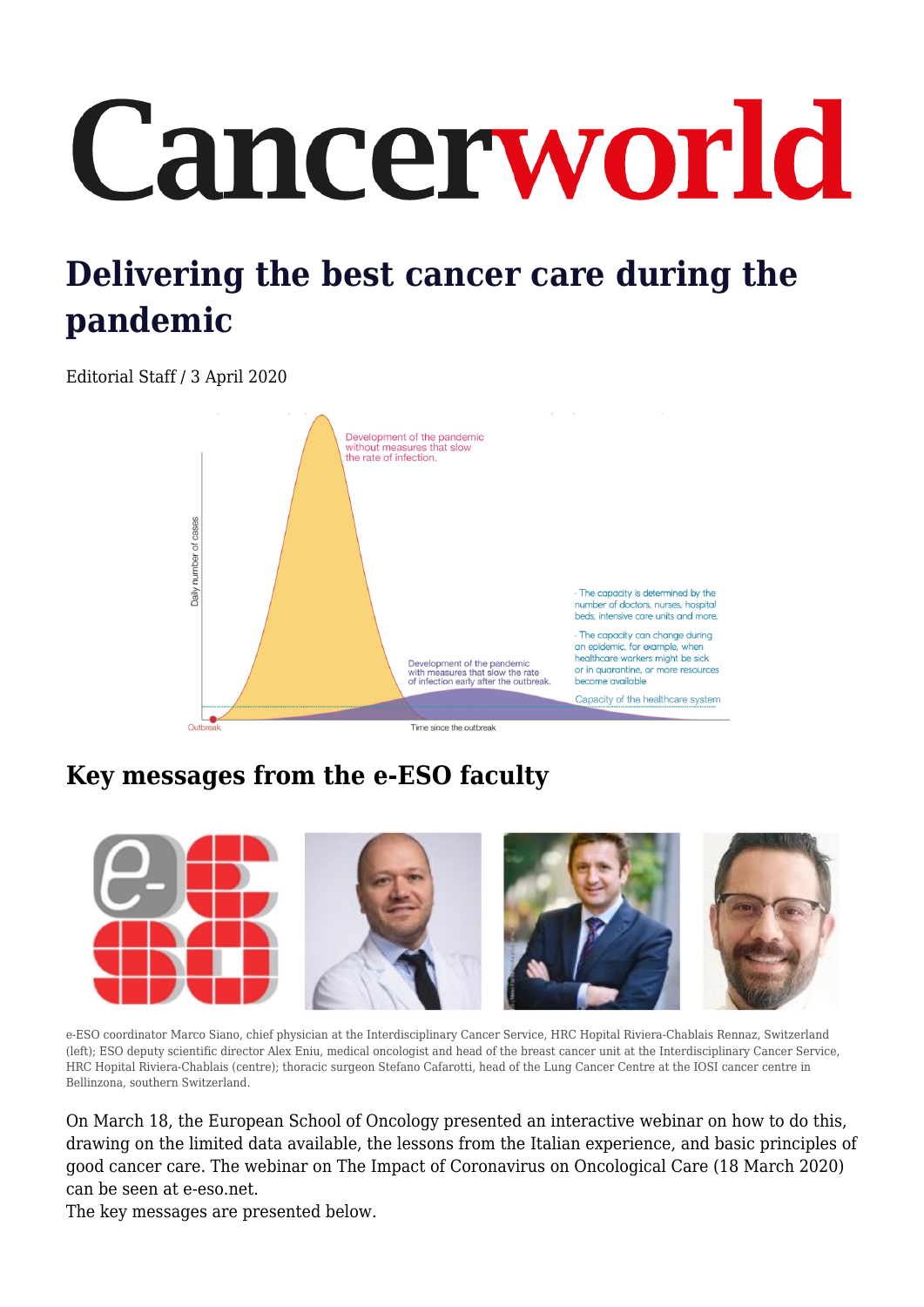#### **The COVID-19 challenge**

**Coronavirus disease 2019 (COVID-19) is spreading across the globe, with Europe currently the epicentre. Health systems will struggle to cope. The Italian experience is not an exception, Italy is merely further along the curve of the epidemic. Intensive care units risk being overwhelmed by a surge of patients critically ill with COVID-19 complications. Cancer patients whose immune systems are compromised by their disease or treatment are at heightened risk.**

- Cancer patients who contract COVID-19 are significantly more likely than the age-matched general population, to experience severe events including death. Data from China and Italy indicate that around half of cancer patients with COVID-19 experienced "**severe events**" (defined as admission to the ICU, the need for ventilation or death).
- In Italy the **risk for hospitalisation** with COVID-19 is around four times greater in cancer patients than patients in matched age groups without cancer. Most cancer patients hospitalised with the virus in Italy were within one month of surgery or chemotherapy.
- Patients with **cancers or treatments that impact on their immune systems** are at particular risk of experience severe events, including those with haematological malignancies, those being treated with chemotherapy, bone marrow transplant patients, and patients who have recently undergone surgery.
- There is **little robust evidence** on the best way to manage cancer patients during this epidemic.



#### CANCER PATIENTS ARE AT HIGHER RISK OF DEATH FROM COVID-19 INFECTION

Cancer patients infected with COVID-19 were more than five times as likely to die from the virus than people with no underlying health condition according to an analysis of nationwide data from the COVID-19 outbreak in China in the period up to February 11 2020. *Data source: Novel Coronavirus Pneumonia Emergency Response Epidemiology Team. Vital surveillances: the epidemiological aspects of an outbreak of 2019 Novel Coronavirus (COVID-19) ‒ China 2020. China CDC Weekly. Accessed at https://ourworldindata.org/coronavirus on 22 March 2020. Licensed under CC-BY by the authors.*

#### **Meeting the challenge:**

**The key messages from the e-ESO faculty are:**

- **Don't panic.**
- **Plan ahead.**
- **Protect, inform and prepare staff and patients.**
- **Personalise management of patients. Weigh the potential benefit of the cancer treatment against the potential added risk of contracting COVID-19, working from the available data and experience and using common sense to apply basic principles**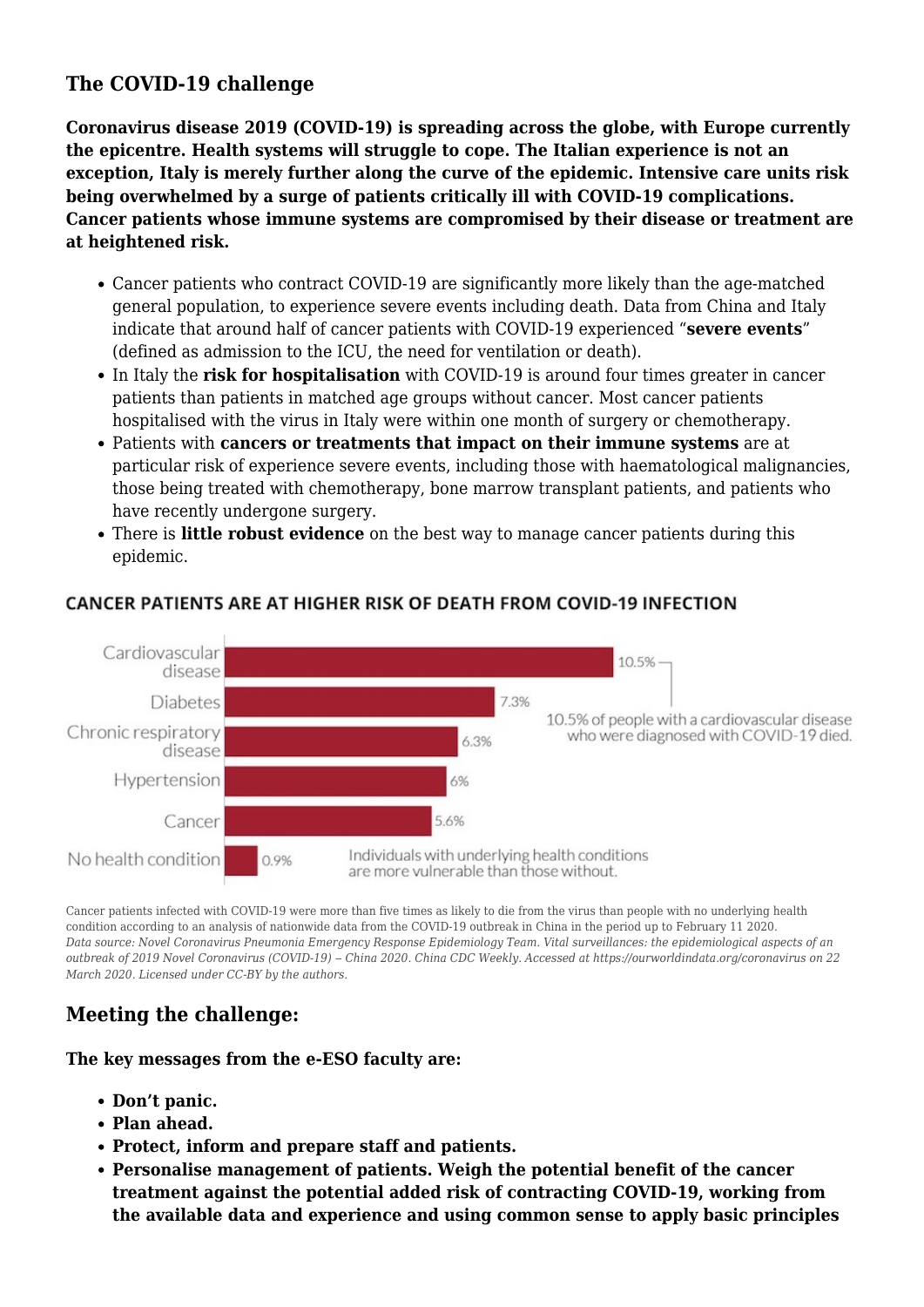#### **of care.**

#### **Protecting patients and staff**

*Cancer services will need to provide existing and new patients with the best possible cancer care in safe conditions.*

#### **At population level**

- **Reducing the rate of new cases** in the general population is vital to minimising exposure faced by cancer patients and other vulnerable people. The [World Health Organization](https://www.who.int) has issued guidelines on how to do this, based on the best evidence available, and many governments have issued their own guidelines and instructions. Oncology services should actively promote and follow that guidance
- Oncologists can play a role **advocating** for authorities and the general population to implement guidelines on social distancing, hand washing, and self-isolation following contact with a known case or on developing symptoms such as fever and cough.

#### IN THE OUTBREAK OF AN EPIDEMIC FARLY COUNTER MEASURES ARE IMPORTANT



In any epidemic, slowing down the rate of new infections – 'flattening the curve' – is important to spread out the epidemic. This helps ensure that the number of people who are sick at the same time does not exceed the capacity of the healthcare system to care for them Based on the Centres for Disease Control and Prevention. *Accessed at<https://ourworldindata.org/coronavirus> on 22 March 2020. Licensed under CC-BY by the author Max Roser*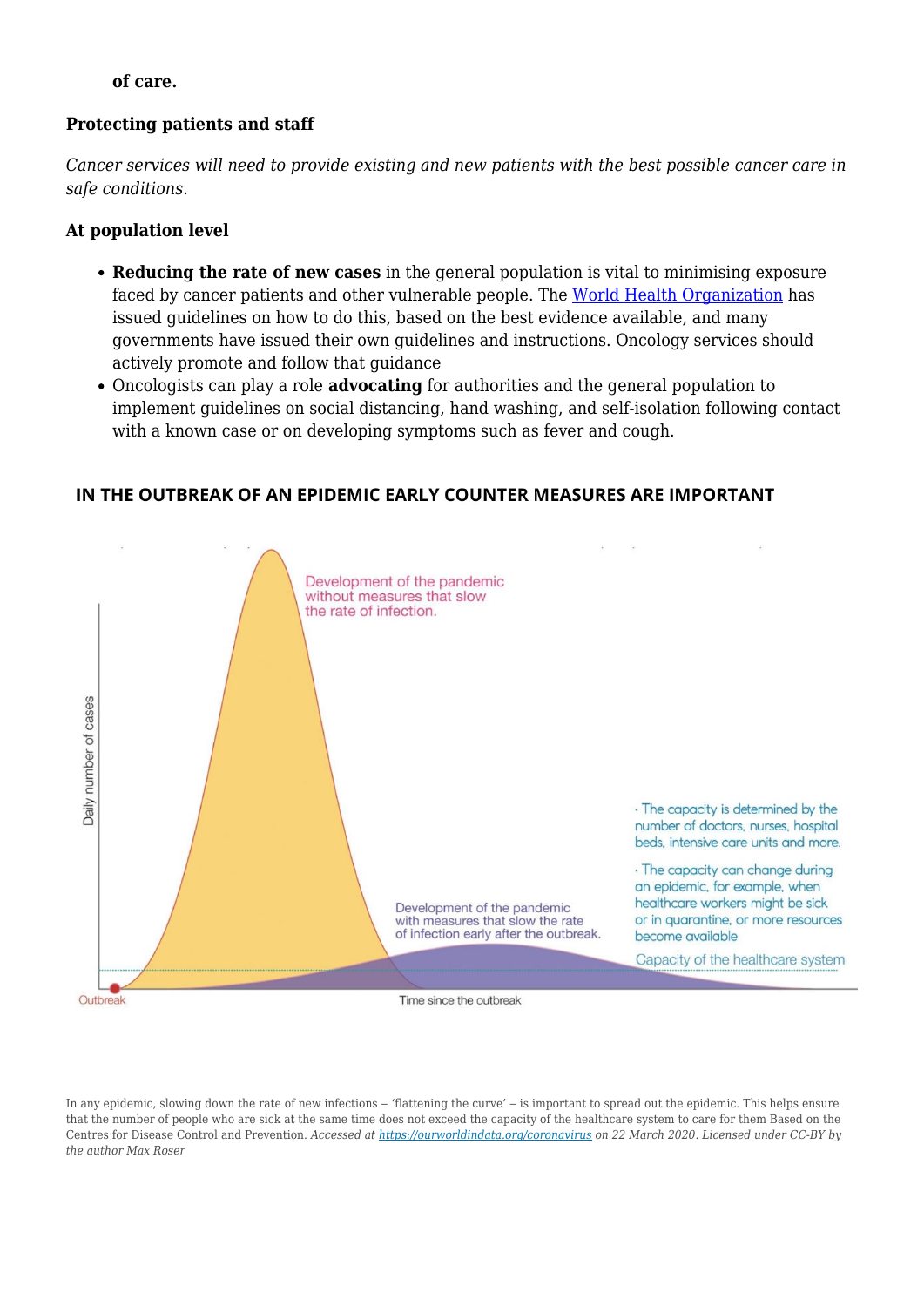#### **Among cancer patients**

- Oncology services should **inform patients** of the importance of following guidelines to minimise the chances of exposure, and what to do if they develop symptoms.
- **Screening is not generally being recommended** for all patients in the absence of symptoms that could suggest infection with COVID-19 (principally fever and cough).
- So far **no prophylactic treatments** have been identified that are effective to mitigate the risk of contracting COVID-19 or the severity of its symptoms.
- At this stage of the epidemic it is **not advised to use a pneumococcal vaccine** to protect patients with COVID-19 from developing pneumonia, as the symptoms from reaction to the vaccine would be hard to distinguish from symptoms of the virus itself.

#### **At service level**

- Follow-up visits should **be cancelled or postponed** for patients who can safely be managed via a phone consultation or telemedicine.
- If patients receiving palliative care are well followed by supportive and palliative care units outside the hospital, they can be taken care of at a distance. Advice can be given by **phone or telemedicine**.
- **Selection of patients** who really need to visit the hospital should be made by a senior oncologist who knows the patient well, according to a standard set of criteria.
- Treatment for cancer patients who develop serious COVID-19 symptoms should be **concentrated in designated hospitals** with all the necessary mix of expertise.

#### **At in-patient/out-patient level**

#### **Patients and oncologists need to be protected from being infected when coming into hospital.**

- The **WHO** has issued guidance for health workers (2 pages) on the rights and responsibilities of health workers, including specific measures needed to protect occupational safety and health.
- The **WHO** has also issued guidance on getting your workplace ready for the COVID-19 pandemic.
- Patients on active treatment should have **separate access routes and waiting rooms** at outpatient clinics to ensure the highest level of protection from exposure to the virus during their hospital visit.
- **Visits** by family and friends should be severely restricted. Where visits are allowed, protective clothing must be provided and worn.
- Access to **high-quality personal protective equipment** such as face masks, respiratory support devices and sanitising products such as hand disinfectant is essential, and urgent pressure is needed on all governments to ensure that is rapidly put in place.
- Oncologists can amplify at a national level [the call ECCO has made to the EU](https://www.ecco-org.eu/Global/News/Latest-News/2020/03/NEWS-Statement-on-COVID-19-from-the-European-Cancer-Organisation-Board-of-Directors) and national level emergency planning structures to "direct the most urgent attention towards resolution of reported shortage of [such] critical healthcare equipment."
- In addition to the standard recommendations of sanitising hands and equipment, staff on oncology wards should be encouraged to wear masks at all time, and also **practice social distancing**.
- Other sensible precautions include reducing the number of people attending **tumour boards** to a single rep from each team.
- Timely information and communication with team members is crucial to keeping everyone up to date and being able to manage in a rapidly changing situation.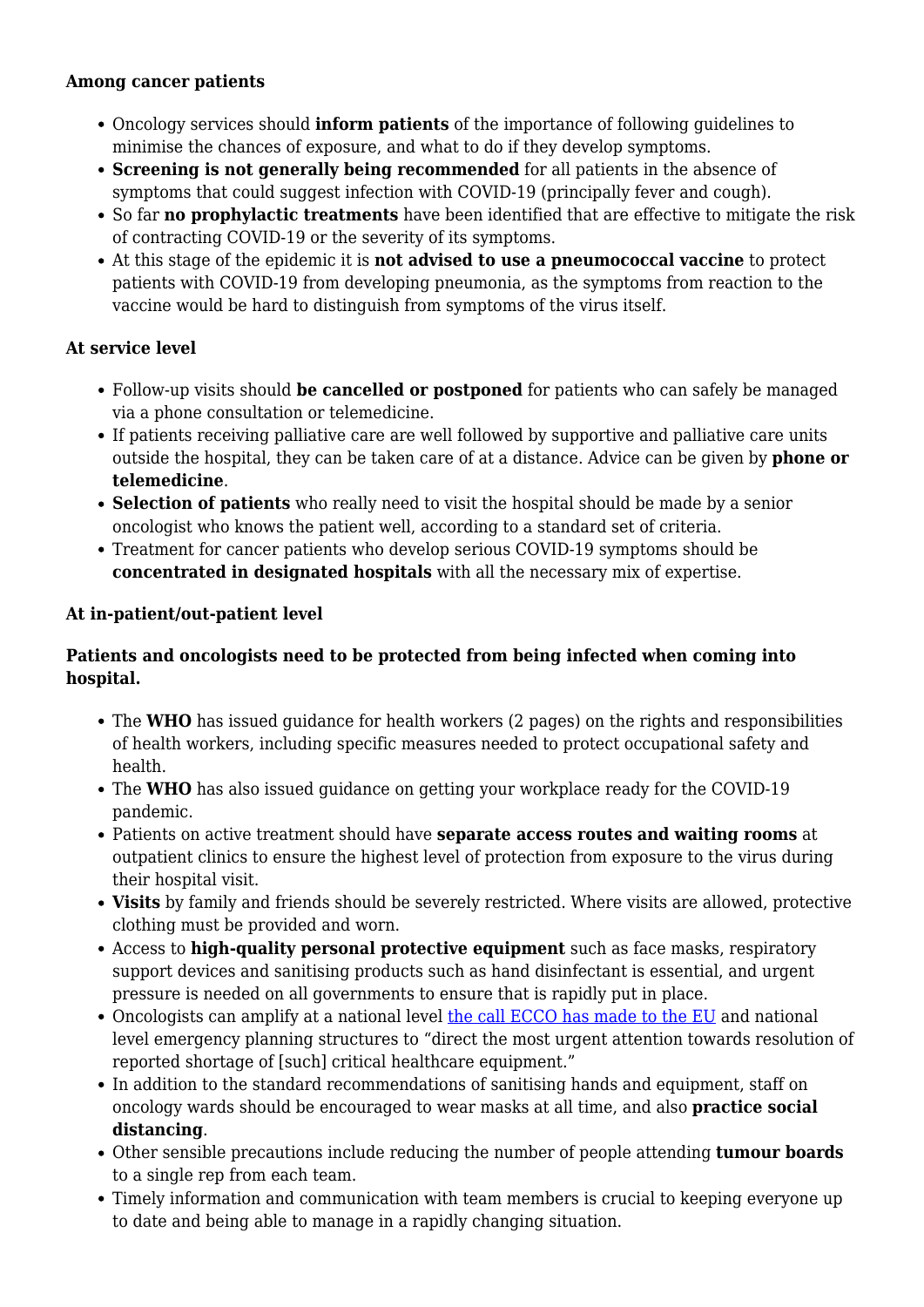- Regular **staff meetings** to discuss any symptoms, illness or logistical or other problems have an important role in maintaining the wellbeing of the whole department.
- **Screening is not generally being recommended** for staff in the absence of symptoms that could suggest infection with COVID-19.

#### **Managing existing patients during the pandemic**

#### **At this early stage, any clinical guidelines have to rely more on observational data and the experience of countries like China and Italy.**

#### **The general principle is to balance the risk of cancer progression against the risk of infection.**

- As a general rule, and where adequate precautions are in place, it is important to **continue cancer treatment** rather than delay for fear of infection. This is the clear message coming from most institutions that have published guidance, including the [NCCN](https://www.nccn.org/covid-19/) (US National Comprehensive Cancer Network), and **ASCO**. There is no evidence to indicate stopping or changing a certain type of treatment a patient is receiving just because they might get infected with the coronavirus.
- **Use clinical judgement** and individualise treatment decisions, as always. Consider the prognosis of the patient: what is the chance the therapy will really help them? In the curative setting or even adjuvant and neoadjuvant setting, it is important not to compromise potentially large benefit.
- As usual, all decisions should be reached in full and open **discussion with the patient**.
- If limited capacity means some patients need to be **prioritised over others**, and in the absence of any political guidance, oncologists will have to weigh up the risk-benefit equation for each individual patient. It is important to be honest in team discussions and discussions with the patients about how the benefit they might derive compares with the benefits for other patients competing for the same resources.
- This will be a particularly **stressful time** for patients. It is important to take time to listen and help them manage that stress.

#### **Managing newly diagnosed cancer patients during the pandemic**

#### **Decisions on initiating treatment in newly diagnosed cancer patients should be made using the same approach as for existing patients.**

- **No one should be excluded** from starting treatment merely on account of fears of contracting COVID-19 if the potential oncological benefit is clinically significant – if it is potentially curative, or effective against metastatic disease, or if there is an immediate need for palliating symptomatic disease.
- However, the decision must be personalised, in discussion with each patient, according to the risk-benefit factors of the patient and their disease.
- There are no guidelines, and decisions are made on the basis of basic **principles, ethics and common sense**, with thorough discussions involving all multidisciplinary team members, taking the patient's own wishes as the starting point.
- During the pandemic, it is important to take into account the massive added **pressure on Intensive Care Units**.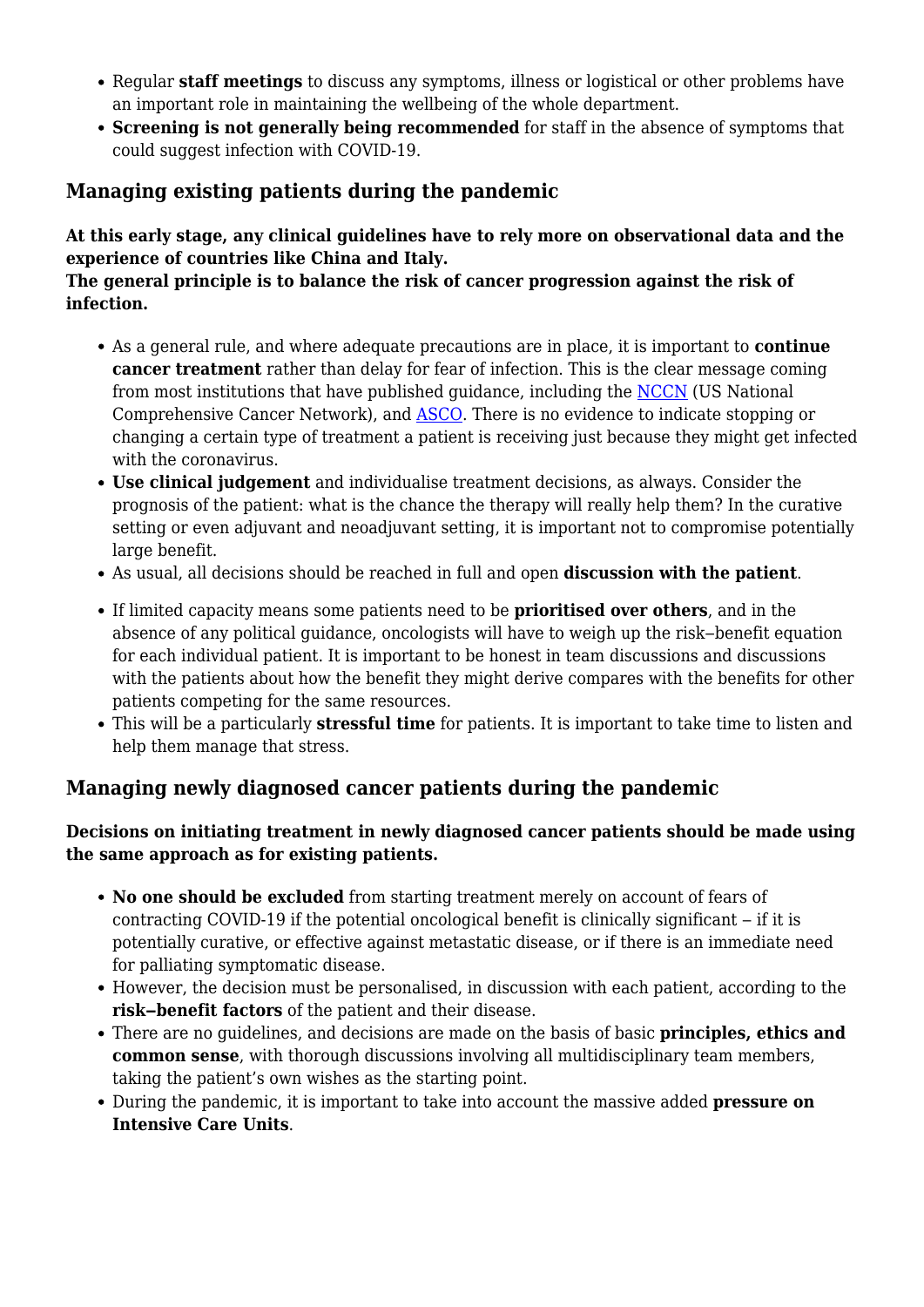#### **MANAGEMENT OF PATIENTS WITH RISK OF PROGRESSION WHO ARE FRAIL OR OTHERWISE PARTICULARLY VULNERABLE TO COVID-19 INFECTION**



#### NO GUIDELINES

The IOSI Lung Cancer Centre holds two multidisciplinary meetings a week, by videoconference. During the pandemic, their discussions seek to balance the risk of progression against the risk of infection

#### **Diagnosing and managing patients who develop COVID-19**

#### **Cases of cancer patients developing COVID-19 will happen and cancer services will need to be prepared to manage them.**

- Patients suffering from **active cancer** are at much higher risk than the general population of experiencing severe events in the event of COVID-19 infection, due to **ongoing treatments and potential immunosuppression**.
- Symptoms of COVID-19 can be **difficult to differentiate**, for instance, from symptoms derived from immunotherapy toxicities.
- **Protocols and pathways** must be in place defining exactly where to take the patients, what to do, what the next steps are.
- Treatment of cancer patients with COVID-19 should ideally take place in **designated specialist centres**, with input from specialists in treating the virus and its complications, as well as from the oncology team.
- There is little evidence to quide management of cancer in patients with COVID-19. Many important prospective studies are now being undertaken, but it is unlikely that the results will be available in time, at least for the first wave of the epidemic.
- Basic principles indicate that **administration of immunotherapy should be stopped** for patients diagnosed with COVID 19 because of the risk of enhancing immune-response leading to acute respiratory distress syndrome (ARDS) – a common and potentially fatal complication